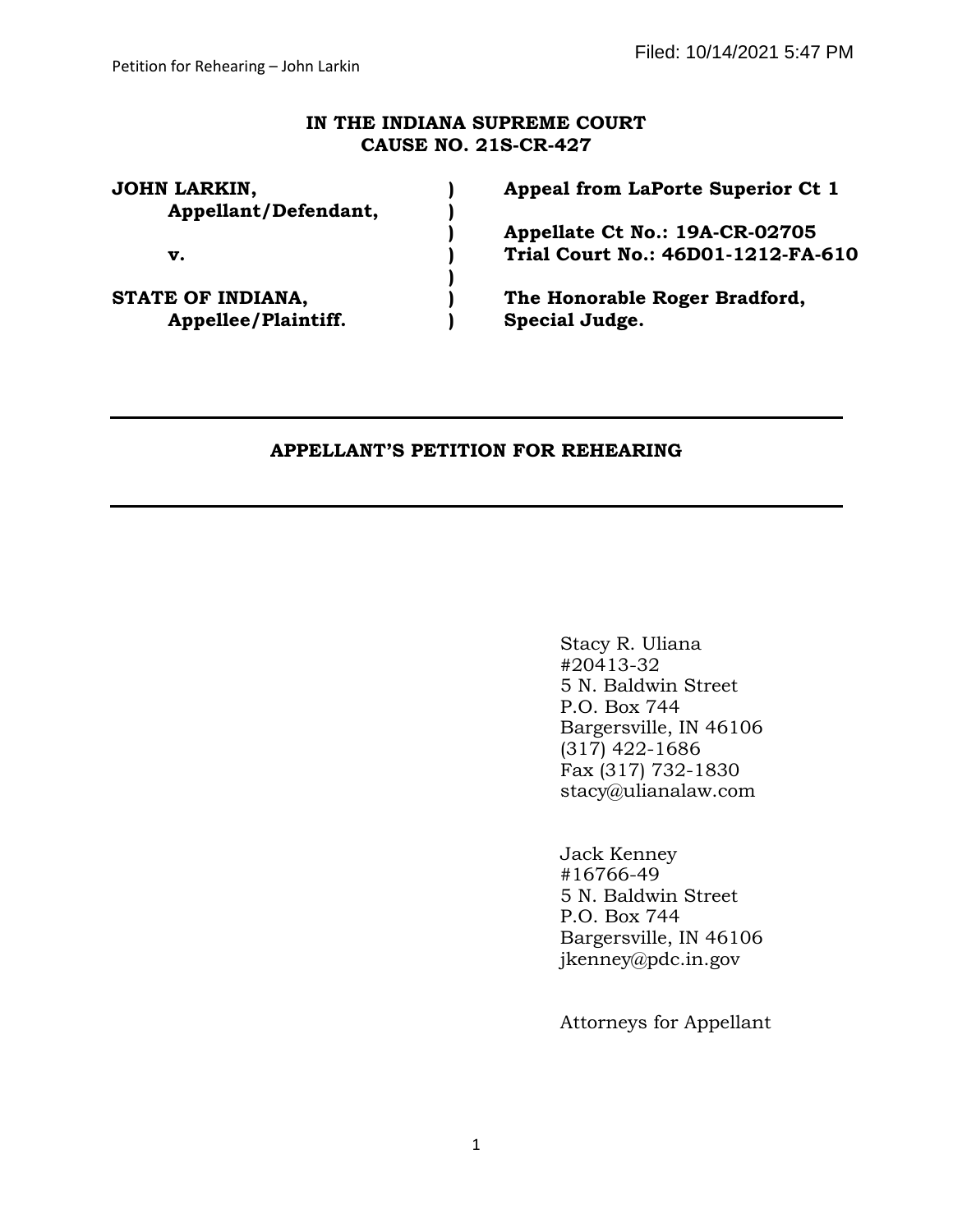## **TABLE OF AUTHORITIES**

## **CASES**

| Blackburn v. State, 130 N.E.3d 1207 (Ind. Ct. App. 2019)14              |
|-------------------------------------------------------------------------|
|                                                                         |
|                                                                         |
|                                                                         |
| Culver Cmty. Teachers Ass'n v. Ind. Educ. Empl. Rels. Bd., _ N.E.3d _,  |
| 2021 Ind. LEXIS 571, 2021 WL 4204818 (Ind. 2021)15                      |
|                                                                         |
|                                                                         |
| Garcia v. State, 433 N.E.2d 1207 (Ind. Ct. App. 1982)11                 |
|                                                                         |
|                                                                         |
|                                                                         |
|                                                                         |
|                                                                         |
|                                                                         |
|                                                                         |
|                                                                         |
| Madison v. State, 234 Ind. 517, 130 N.E.2d 35 (1955)8, 9, 16            |
| McGill v. State, 465 N.E.2d 211 (Ind. Ct. App. 1984)11                  |
| McNamare v. State, 203 Ind. 596, 181 N. E. 512 (1932)12                 |
| <u>Ramirez v. State, N.E.3d _, 2021</u> Ind. LEXIS 591, 2021 WL 4316079 |
|                                                                         |
|                                                                         |
|                                                                         |
|                                                                         |
|                                                                         |
|                                                                         |
|                                                                         |
|                                                                         |

### **STATUTES**

## **CONSTITUTIONS**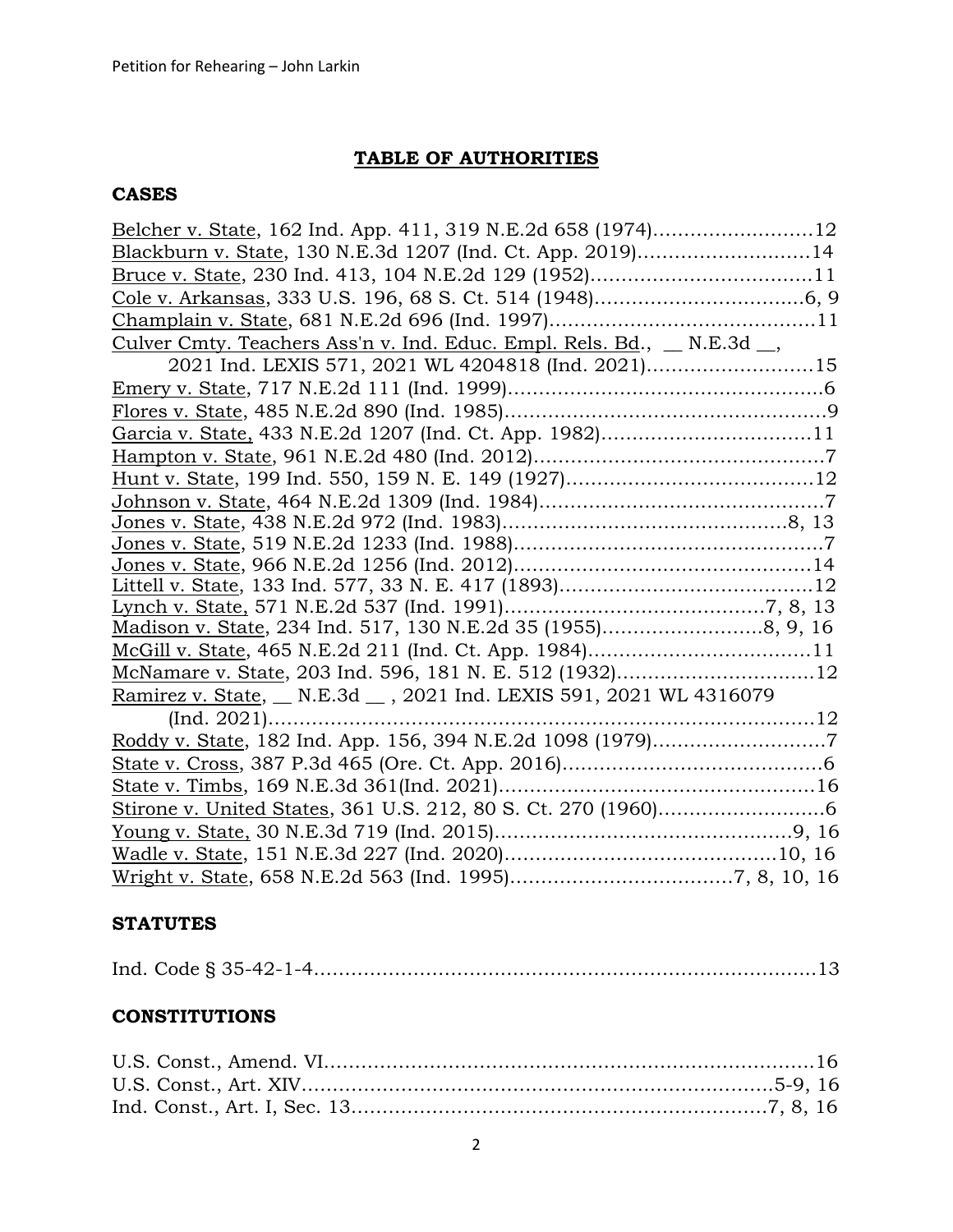### **SECONDARY SOURCES**

Black's Law Dictionary 41-42 (9th ed. 2009)…………………………………………7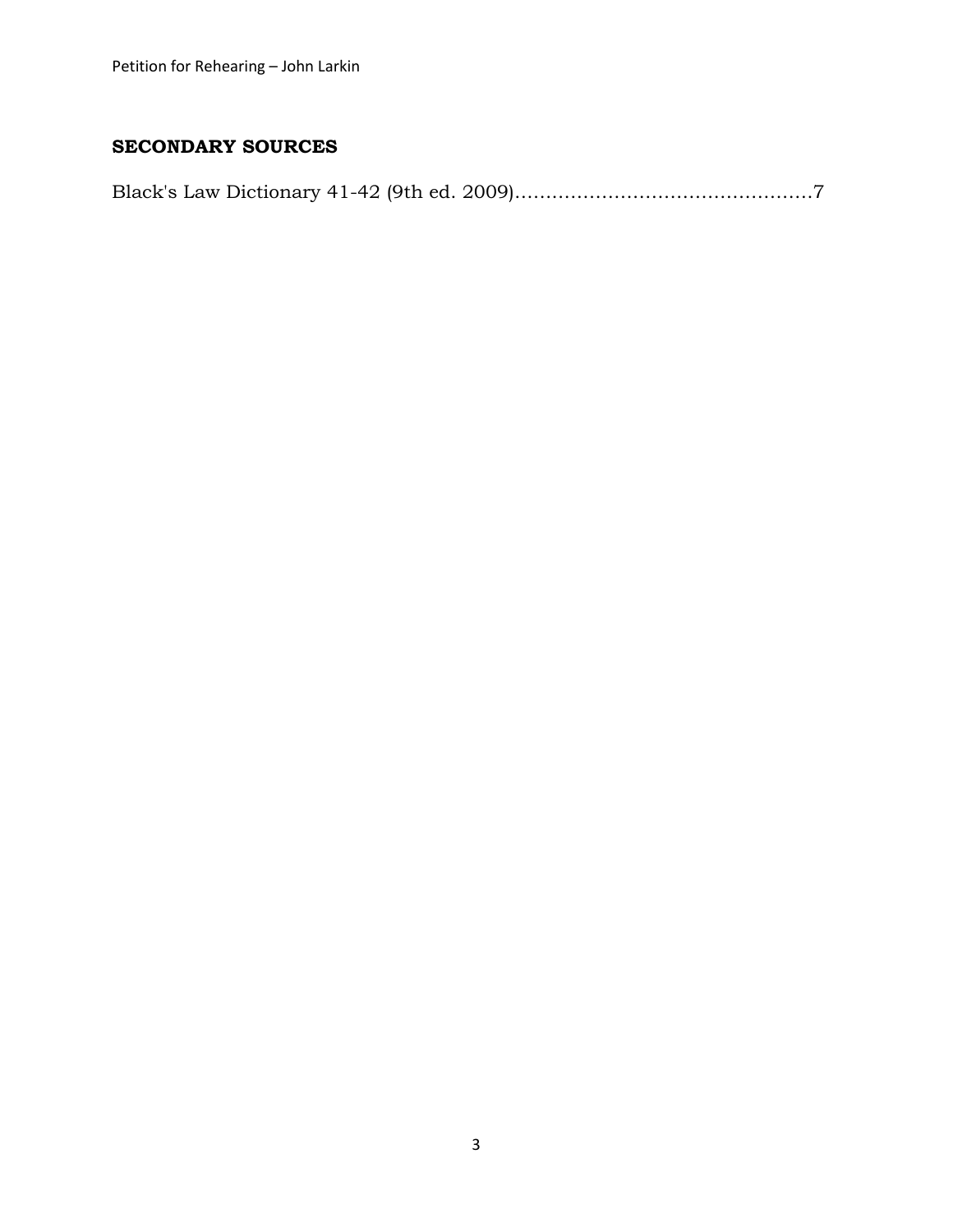# **TABLE OF CONTENTS**

| $I_{\cdot}$ | Indiana's factually lesser-included test, as applied in Larkin, violates due                                                                         |
|-------------|------------------------------------------------------------------------------------------------------------------------------------------------------|
| II.         | Indiana's factually lesser-included test, as applied in Larkin, rewards<br>the State for failing to allege the specific act upon which the charge is |
| III.        | Under the circumstances of this case, Larkin was not prepared to defend<br>against the involuntary manslaughter charge based on pushing13            |
|             |                                                                                                                                                      |
|             |                                                                                                                                                      |
|             |                                                                                                                                                      |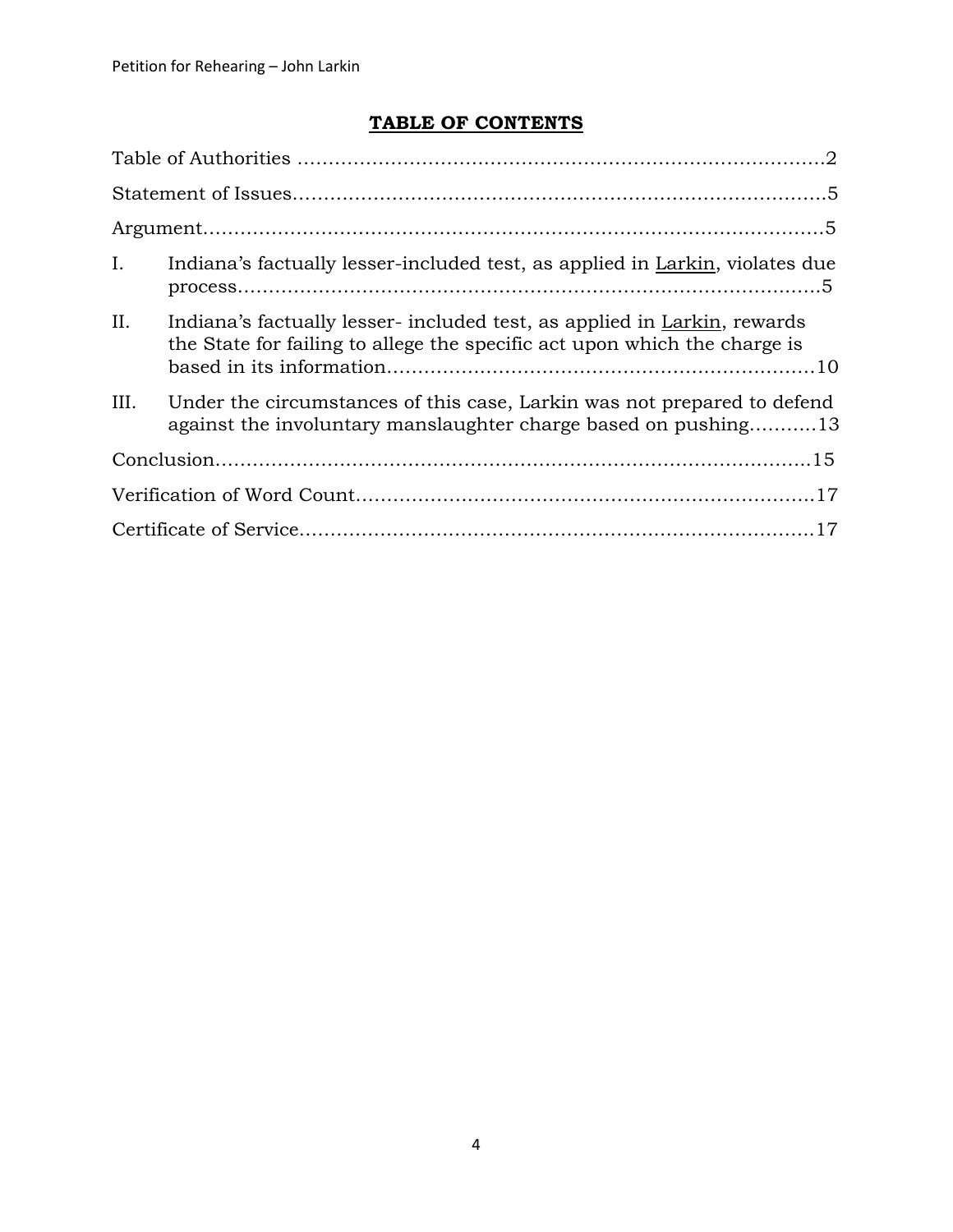### **STATEMENT OF ISSUE**

Whether Indiana's lesser included instruction test, as applied in this case, protects an Accused's constitutional rights.

### **PETITION FOR REHEARING**

In Larkin v. State, No. 21S-CR-427 (Ind. Sept. 14, 2021), slip op. at 5, this Court noted that "the door swings both ways" when it comes to whether a party can obtain a lesser included offense in the middle of trial or even moments before closing argument. But the door should swing far wider when the defense is pushing on it rather than the State. When the State requests a lesser included instruction as a Plan B in a trial that is not going well, their door should, at some point, run up against a constitutional door stop.

Larkin's case involves where to place that constitutional door stop. For the first time, this Court held that under the Due Process Clause, a Staterequested lesser included offense instruction can be based on an act different than that on which the charged offense is based. This Court also held, for the first time, that a defendant facing a vague charge that fails to specify any act can be on notice that he is defending against multiple acts. This Court should grant rehearing to consider and hear oral argument regarding whether Indiana's lesser included instruction test, as applied in Larkin, protects an Accused's constitutional rights.

### **I. Indiana's factually lesser-included test, as applied in Larkin, violates due process.**

In Larkin, this Court acknowledged that the original voluntary manslaughter charge against Larkin was based on an allegation of shooting,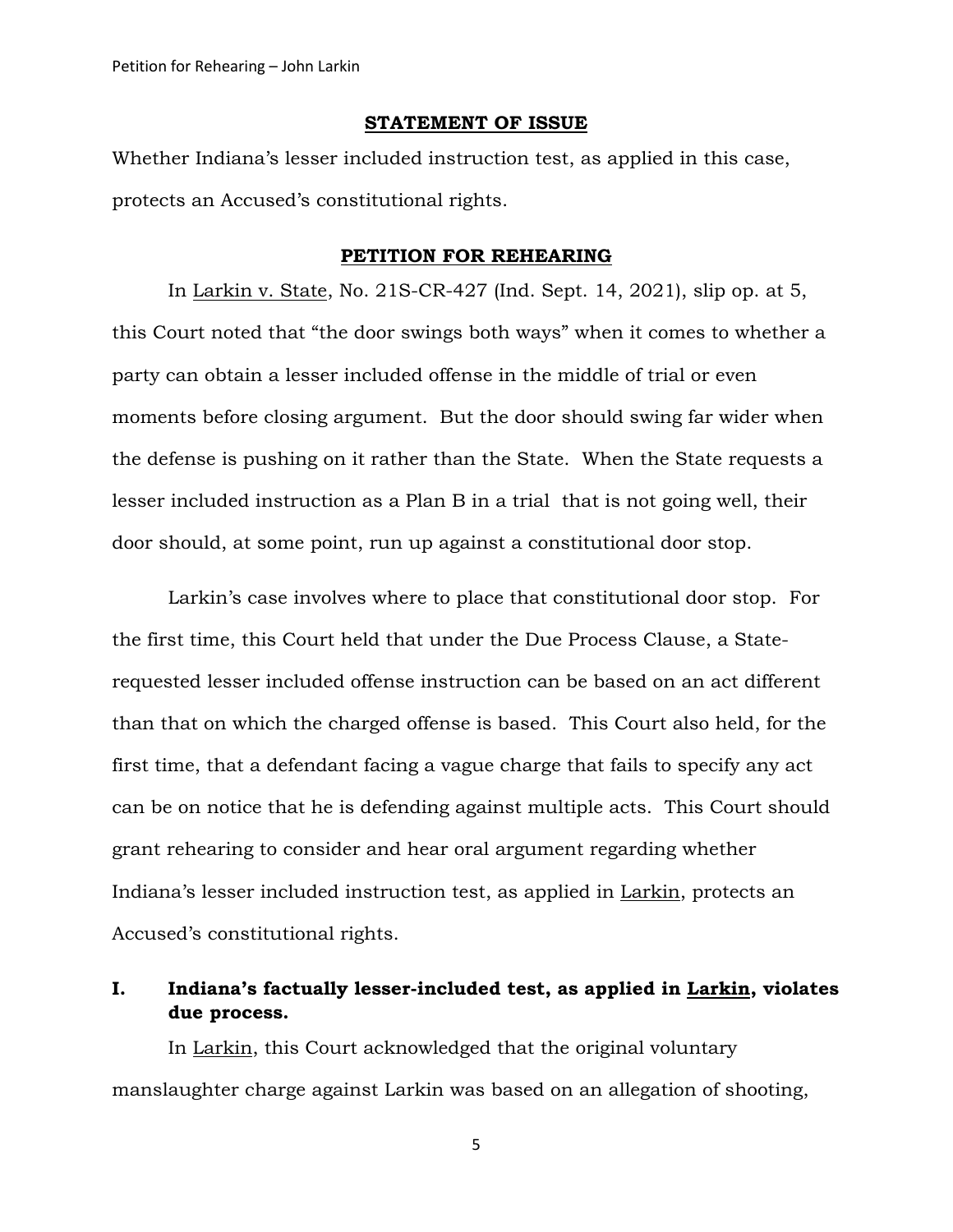while the involuntary manslaughter conviction was likely based on the pushing.1 Slip Op., p. 8. The court described this change of act a "wrinkle." Id. However, the change of act, in and of itself, violates due process. <sup>2</sup> A defendant's right to due process is violated if there is a possibility that he was tried and convicted for a crime other than that alleged in the indictment. Stirone v. United States, 361 U.S. 212, 219, 80 S. Ct. 270, 274 (1960) (citing Cole v. Arkansas, 333 U.S. 196, 201 68 S. Ct. 514 (1948)). Even if the charging information provided Larkin notice of a battery, i.e., a shooting, there is more than a possibility that he was convicted of a different battery, i.e., the pushing. 3

The Larkin Opinion asserts that the change in act is constitutionally acceptable because both acts (the pushing and shooting) were committed by the same "means," a handgun, which was alleged in the charging information. Larkin, slip op., p. 6, 8. The problem with this logic is that crimes, and thus defenses to those crimes, are based on acts, not the means to commit the acts. "The Latin phrase 'actus reus' refers to the 'wrongful deed that comprises the

<sup>&</sup>lt;sup>1</sup> The Court claims that the prosecutor argued the pushing in closing. Slip Op., p. 8. But the prosecutor also requested the lesser included instruction based on the pushing. Tr. Vol. 5, p. 233.

<sup>2</sup> It also undermines precedent that involuntary manslaughter is a factually lesser included offense. Emery v. State, 717 N.E.2d 111, 114 (Ind. 1999) (Boehm and Selby, JJ., concurring and suggesting that a factually lesser included offense cannot be based on a different act, even in "relatively close temporal proximity," to the charged act).

<sup>&</sup>lt;sup>3</sup> See also State v. Cross, 387 P.3d 465, 466 (Ore. Ct. App. 2016) [\(where](https://advance.lexis.com/api/document/collection/cases/id/5MD0-78T1-F04J-J03N-00000-00?page=912&reporter=3373&cite=282%20Ore.%20App.%20910&context=1000516) the lesser included offense [instruction](https://advance.lexis.com/api/document/collection/cases/id/5MD0-78T1-F04J-J03N-00000-00?page=912&reporter=3373&cite=282%20Ore.%20App.%20910&context=1000516) on third degree sexual abuse was based on a different sexual [encounter](https://advance.lexis.com/api/document/collection/cases/id/5MD0-78T1-F04J-J03N-00000-00?page=912&reporter=3373&cite=282%20Ore.%20App.%20910&context=1000516) than the charged offense of first degree sexual abuse, the conviction violated due process despite both [encounters](https://advance.lexis.com/api/document/collection/cases/id/5MD0-78T1-F04J-J03N-00000-00?page=912&reporter=3373&cite=282%20Ore.%20App.%20910&context=1000516) occurring during the charged time [period\).](https://advance.lexis.com/api/document/collection/cases/id/5MD0-78T1-F04J-J03N-00000-00?page=912&reporter=3373&cite=282%20Ore.%20App.%20910&context=1000516)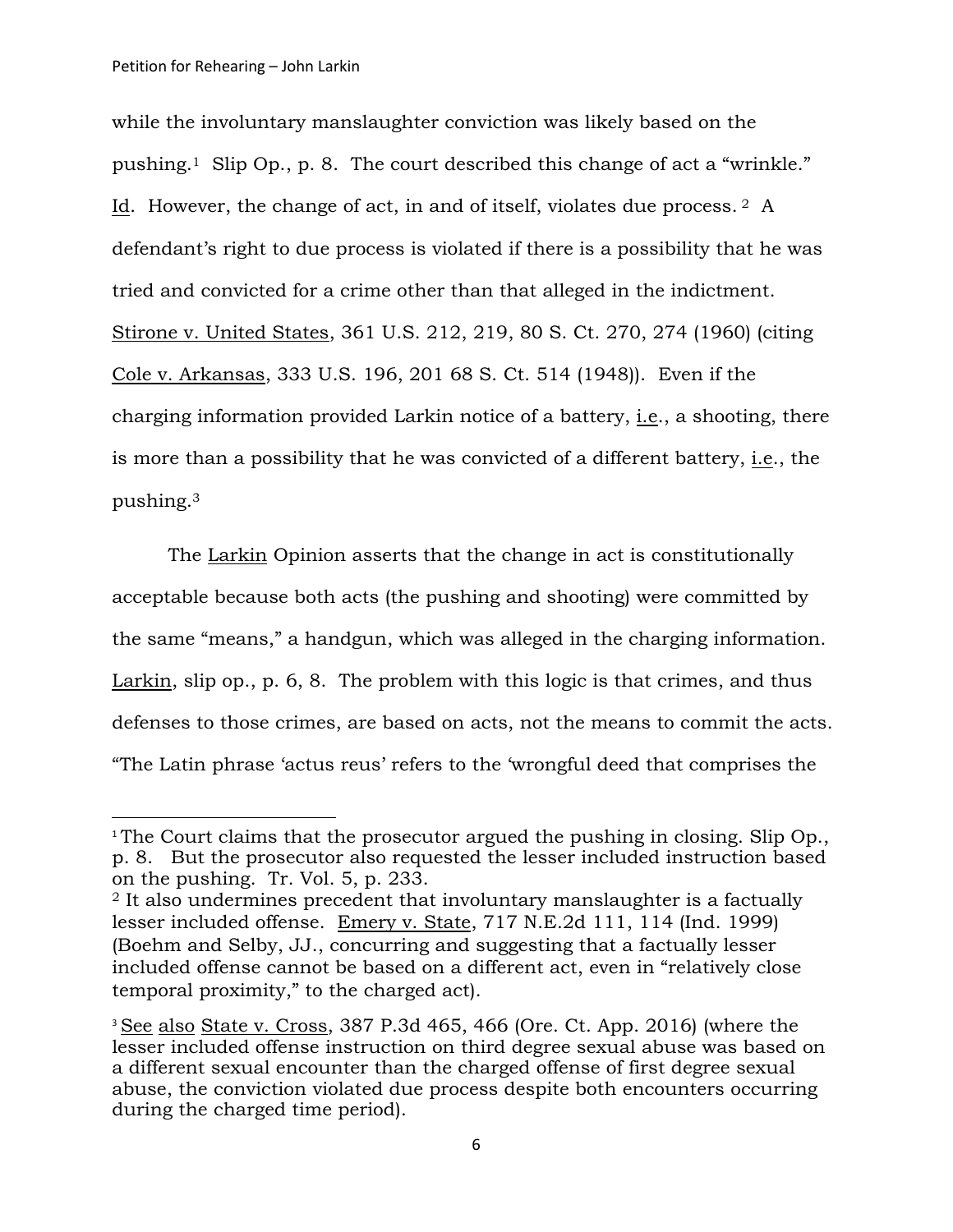#### Petition for Rehearing – John Larkin

physical components of a crime and that generally must be coupled with the *mens rea* [the criminal state of mind], to establish criminal liability.'" [Hampton](https://advance.lexis.com/api/document/collection/cases/id/54YK-T6T1-F04G-604Y-00000-00?page=487&reporter=4912&cite=961%20N.E.2d%20480&context=1000516) v. State, 961 N.E.2d 480, 487 (Ind. 2012) (citing Black's Law Dictionary 41-42 (9th ed. 2009)). One of the purposes of "clear notice" under both Due Process and Article I, Section 13 is to "allow[] an accused to prepare his defense." Wright v. State, 658 N.E.2d 563, 565 (Ind. 1995).

There can be many different crimes and acts committed with a weapon. A defense to pointing a firearm, battery with a firearm or threatening someone with a firearm would be different than shooting someone with the same firearm, even in the same confrontation.

Moreover, for decades, Indiana's lesser included offense test required more than just the "means" for committing the two offenses be the same: it required the "manner and means" to be the same. "An offense may be included if the charging instrument reveals that the manner and means used to commit the essential elements of the charged crime include all the elements of the lesser crime." See, e.g., Jones v. State, 519 N.E.2d 1233, 1234-35 (Ind. 1988); Roddy v. State, 182 Ind. App. 156, 170, 394 N.E.2d 1098, 1107 (1979); and Johnson v. State, 464 N.E.2d 1309, 1310 (Ind. 1984).

But in 1995, when the Indiana Supreme Court readdressed the issue of lesser included offenses in the seminal case, Wright v. State, the court omitted "manner" and only used the word "means." 658 N.E.2d 563, 566 (Ind. 1995) (quoting Lynch v. State, 571 N.E.2d 537, 538 (Ind. 1991)). The Court never explained why it omitted the word "manner" or if it did so intentionally.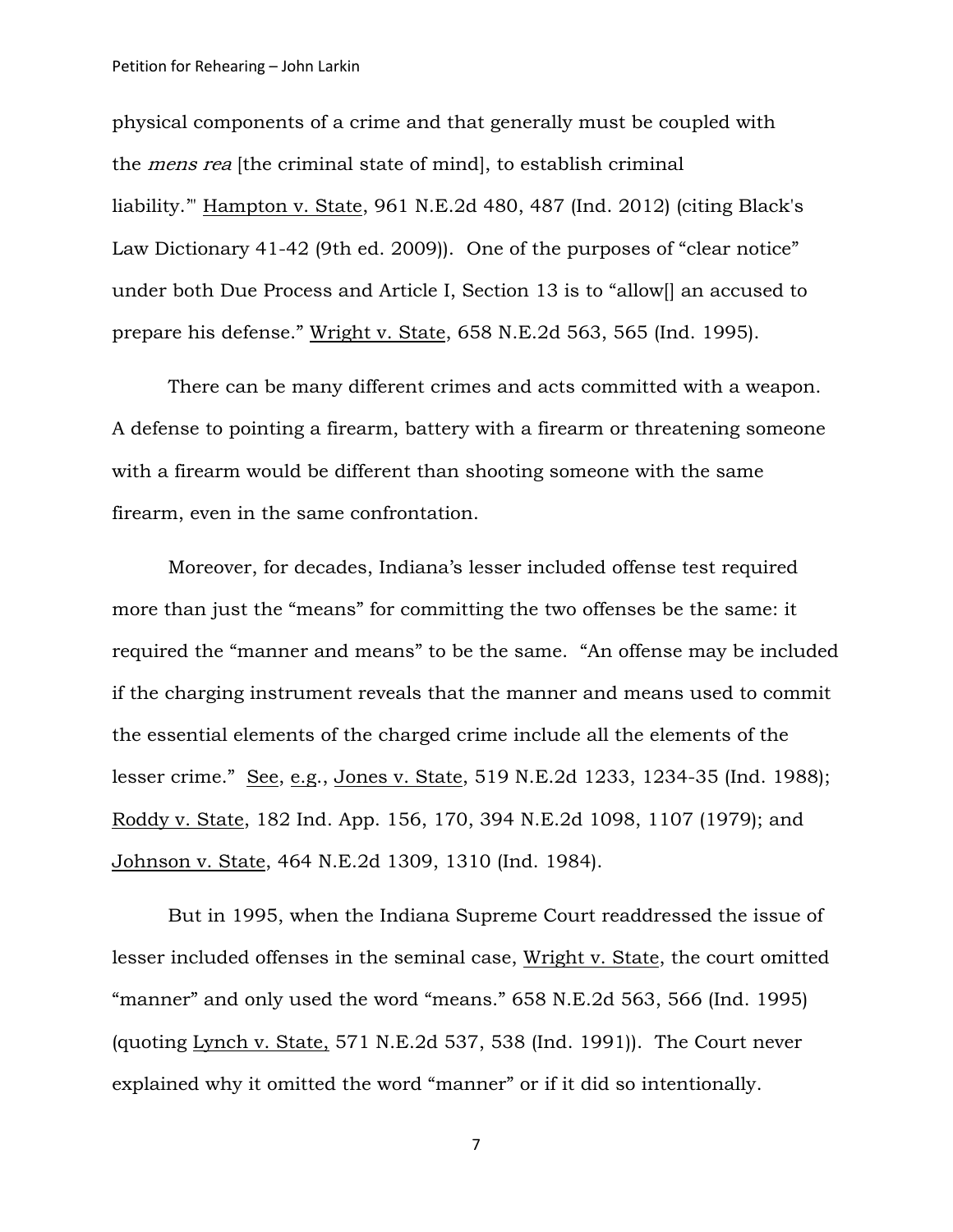Although Lynch also omits the word "manner," the case to which the Court in Lynch cites, Jones v. State, 438 N.E.2d 972 (Ind. 1983), includes the word "manner."

The language "manner and means" can be traced back to at least Madison v. State, 234 Ind. 517, 535, 130 N.E.2d 35 (1955), in which the Indiana Supreme Court held that a charging information must provide notice of both the "manner and means a crime is committed." Id. at 43. Specifically, the Court held that under Article I, Section 13 of the Indiana Constitution, "in an indictment for murder, a statement of the manner of the death and the means by which it was effected, is indispensable." Id.

This Court should grant rehearing to consider whether due process requires the State to provide a defendant with notice of both the manner and means that a crime was committed, or just the means. This is especially vital in a case like Larkin's, where the crime for which he was charged for almost seven years was committed in a different manner than that for which he was convicted. In Wright, this Court explained the importance of clear guidance on lesser included instructions. "What we say will determine both how prosecutors draft indictments and informations and what notice defendants in criminal cases will have of the charges brought against them. Due process will brook no confusion on the subject." Wright, 658 N.E.2d at 565. This Court should not affirm Larkin's conviction without considering whether Lynch and Wright inexplicably and unconstitutionally or at least unfairly expanded the lesser included offense test.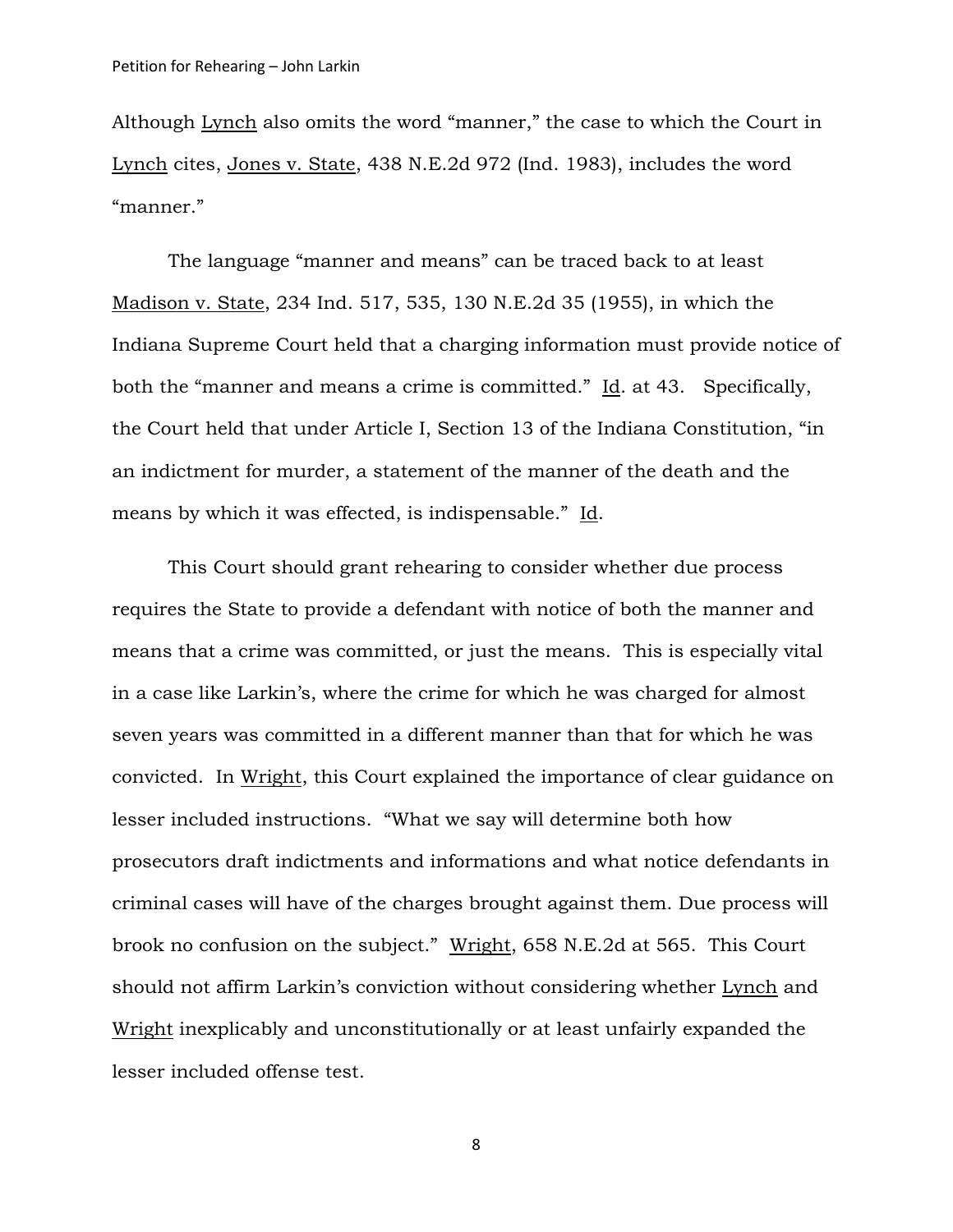#### Petition for Rehearing – John Larkin

Further, this Court held Larkin had fair notice that he was facing a battery charge because he "himself alerted the State to a possible theory of the case." Slip op., p. 8. Larkin assumes the Court is referring to Larkin's interview in which he explained he pushed his wife with a gun. But the Court's holding is misplaced, as notice cannot come for any other place than the charging information. Ind. Const., Art. 1, Sec. 13 requires that the indictment or information sufficiently inform the accused of the nature of the charges against him so that he may anticipate the State's proof and prepare a defense in advance of trial. Flores v. State, 485 N.E.2d 890 (Ind. 1985). And Larkin should be able to rely on the State's charging information to know not only what he is charged with, but what he is not. Young v. State, 30 N.E.3d 719, 725 (Ind. 2015) ("If the State may wield factual omissions as a sword to preclude lesser offenses, an accused should be able to similarly rely on them as a shield 'to limit his defense to those matters with which he stands accused.'").

"No principle of procedural due process is more clearly established than that of notice of the specific charge, and a chance to be heard in a trial of the issues raised by that charge, if desired, are among the constitutional rights of every accused in a criminal proceeding in all courts, state or federal." Cole v. Arkansas, 333 U.S. 196, 201, 68 S. Ct. 514 (1948). It is not "any reproach to the law or administration of justice to compel the state to allege what it expects to prove, and then prove what it represents it will prove." Madison, 234 Ind. at 537, 130 N.E.2d at 44. Here, as this Court recognized, "the allegation in the information—killing with a handgun—invokes a shooting, not a pushing." Slip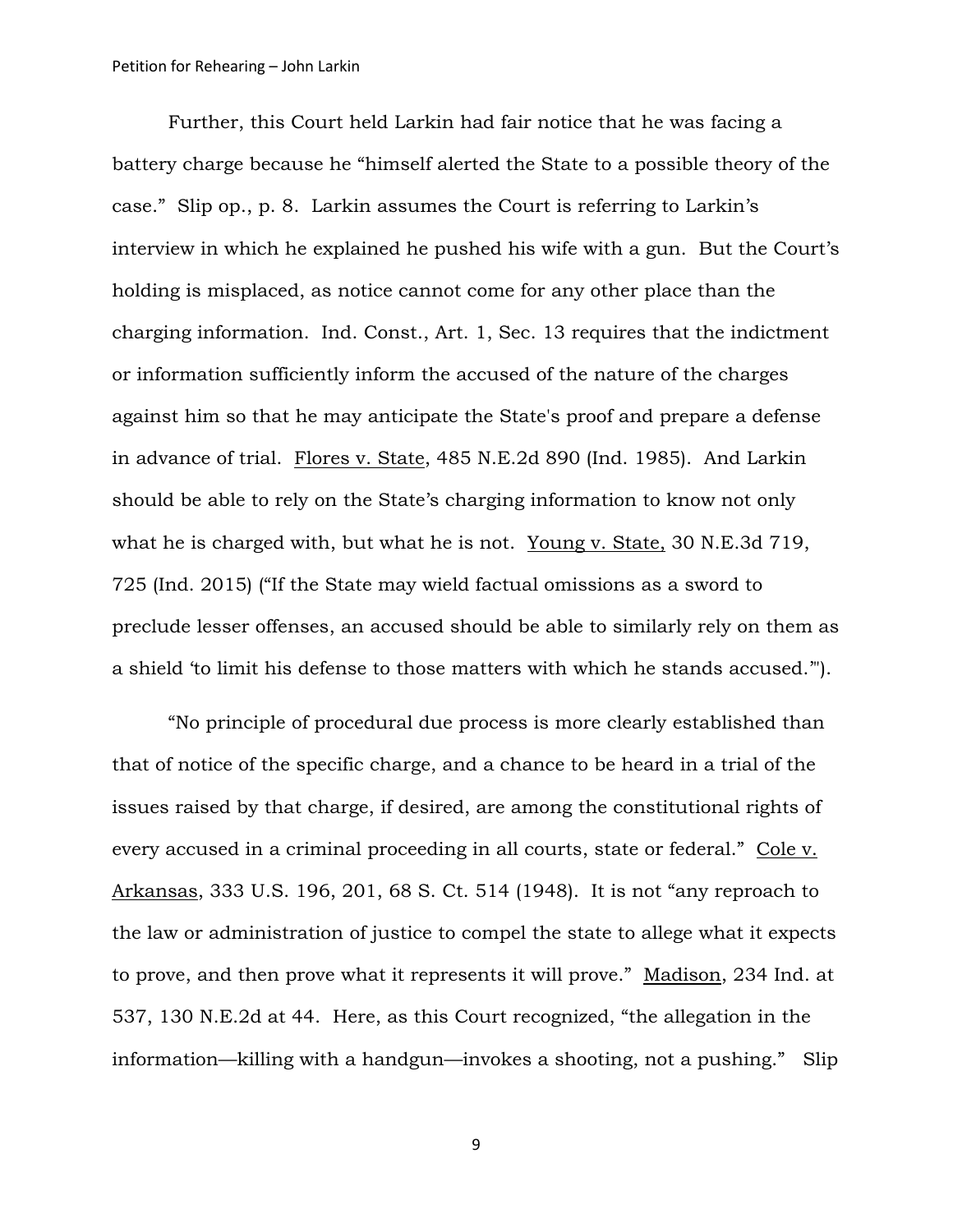op., p. 8. Allowing a conviction to stand where there is more than a possibility

it was based on the pushing is unconstitutional.

## **II. Indiana's factually lesser- included test, as applied in Larkin, rewards the State for failing to allege the specific act upon which the charge is based in its information.**

Vagueness should never be the basis for a lesser included offense, and

that was the law in Indiana before Larkin.

In Wadle v. State, this Court recently explained:

Because our legislature has expanded the potential range of included offenses beyond their mere statutory elements, the prosecutor must draft her charging instrument with *sufficient precision* to give the defendant proper notice of those offenses. Otherwise, deficient pleading notice whether due to the omission of a statutory element or the omission of an operative fact—may bar an instruction on an alleged included offense, let alone a conviction on that offense.

Wadle v. State, 151 N.E.3d 227, 251 (Ind. 2020) (emphasis added). Thus, the prosecutor, who controls the drafting of a charge, must include operative facts to obtain a lesser included instruction. "The State may only foreclose instruction on a lesser offense that is not inherently included in the crime charged by omitting from a charging instrument factual allegations sufficient to charge the lesser offense." Wright, 658 N.E.2d at 570.

But after Larkin, this Court has authorized the exact opposite. Here, the State obtained a lesser included instruction because the State did not use precision and omitted the specific operative fact, i.e., the "shooting." Because of the omitted battery, the Court construed the information as if it includes both a shooting and "an otherwise use of the handgun," even if the otherwise uses of the handgun could have never supported the voluntary manslaughter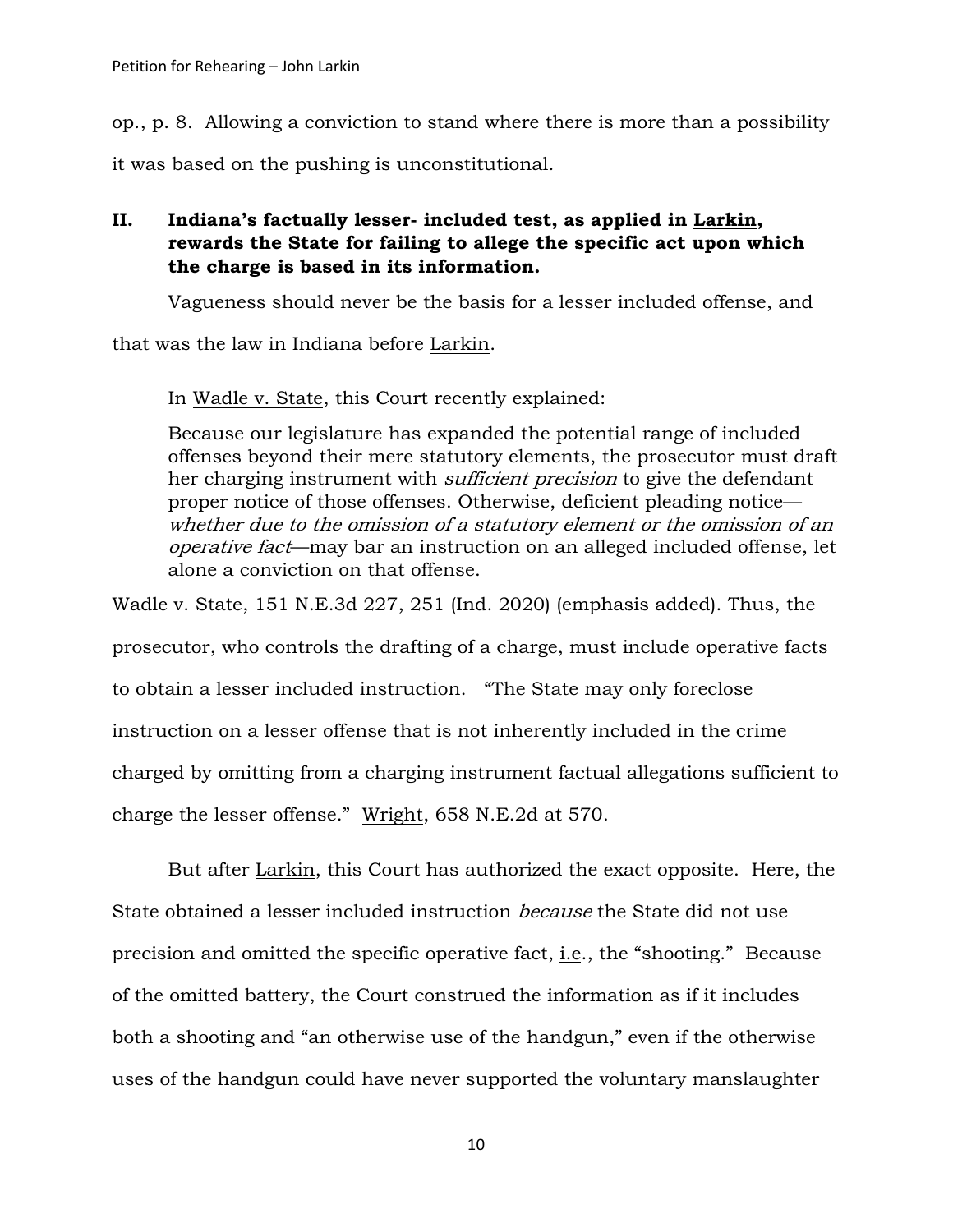in the first place. Slip Op., p. 6. Had the State alleged the shooting (which this Court recognized as the sole basis for the original charge), then other uses of the gun would not have been included in the charge. See, e.g., McGill v. State, 465 N.E.2d 211 (Ind. Ct. App. 1984) (where the State alleged certain acts as a substantial step towards an attempted rape, the trial court erroneously gave a lesser included instruction on an act that was not alleged). Thus, the State obtained a lesser included instruction through implication, where specificity would have precluded it.

This Court has long held that if the State wants to include involuntary manslaughter in a murder charge, the State must specify the operative fact, i.e., the battery. Champlain v. State, 681 N.E.2d 696, 702 (Ind. 1997). Killing with a gun can be a battery in cases where there is only one battery involved. But, where, as here, the killing with a gun could be accomplished in multiple ways, the State's failure to specify the manner the gun was used or the battery on which it is relying in the original charge leaves the defendant guessing. Where there is no specificity, there is reasonable doubt as to what offenses with which the defendant is charged. "Where an indictment or affidavit is uncertain or ambiguous, or where its language admits of more than one construction, all reasonable doubts are to be resolved in favor of the accused and it will be construed most strongly against the state." [Bruce](https://advance.lexis.com/api/document/collection/cases/id/3RRM-XF40-003F-M23W-00000-00?page=417&reporter=3140&cite=230%20Ind.%20413&context=1000516) v. State, 230 Ind. 413, 417, 104 [N.E.2d](https://advance.lexis.com/api/document/collection/cases/id/3RRM-XF40-003F-M23W-00000-00?page=417&reporter=3140&cite=230%20Ind.%20413&context=1000516) 129, 131 (1952); see also Garcia v. State, 433 N.E.2d 1207 (Ind. Ct. App. 1982).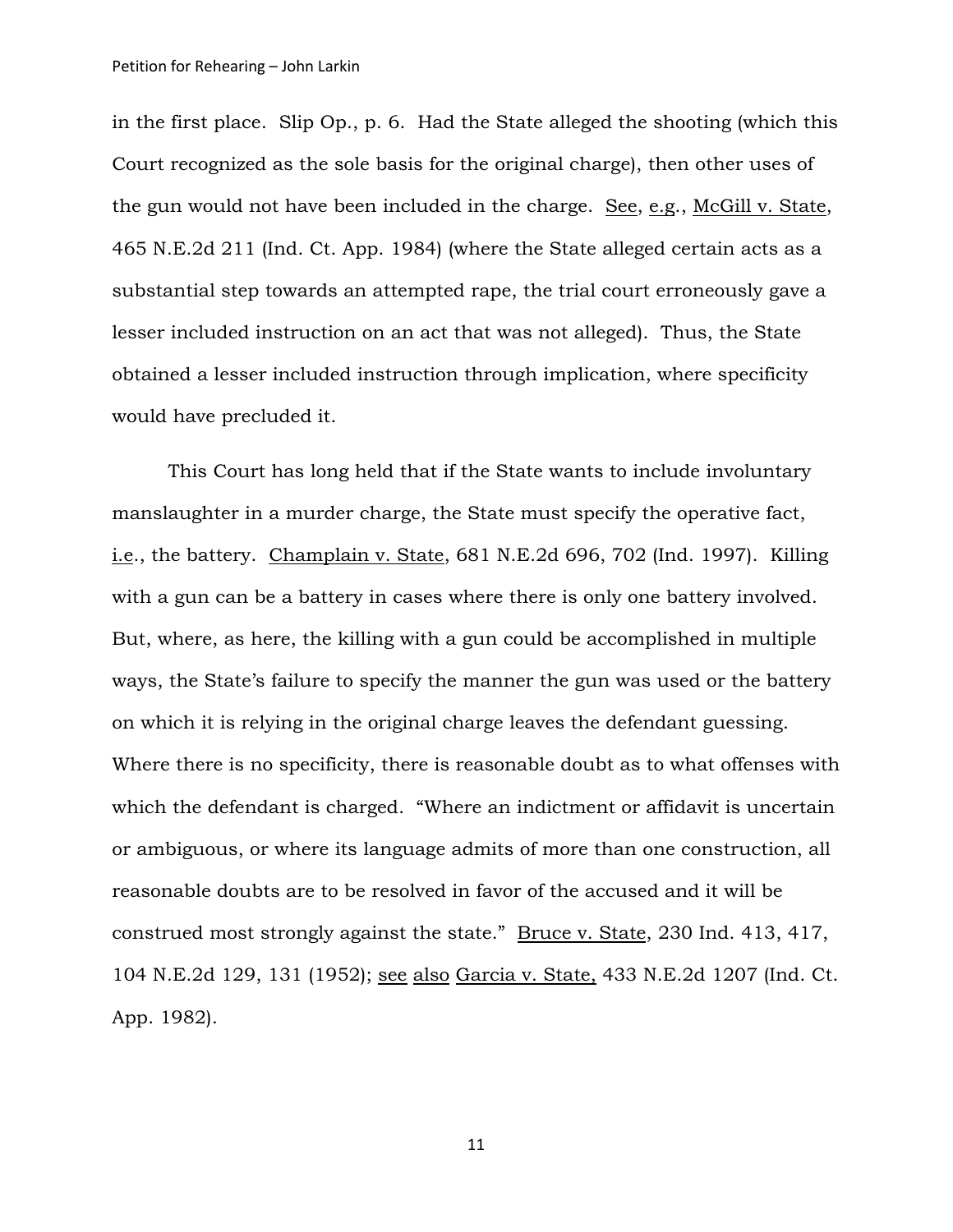In his dissent, Justice David explained, "We don't read words into statutes when interpreting them and I do not believe we should read them into charging information either." Slip op., Dissent, p. 1. Indiana Courts have been expressing the same sentiment in different ways as far as 1893.<sup>4</sup> The Larkin Opinion is rolling the clock backwards on a long-held constitutional right to know the charges in order to prepare a defense and to require the State to use vagueness as a tool to foreclose a lesser included instruction rather than obtain one.

As this Court noted, "[t]he necessary physical contact occurs when the defendant shoots the victim, *id.*, or otherwise uses the handgun to cause a rude, insolent, or angry touching." Slip Op., p. 6. But the State never alleged either a shooting or another use of a handgun. Because of that, Larkin was expected to be prepared to defend against all acts that could result in killing with the handgun.

This Court should grant rehearing to address whether it is ever constitutional for the State to include other acts and lesser included offenses

<sup>4</sup> McNamare v. State, 203 Ind. 596, 181 N. E. 512 (1932); Hunt v. State, 199 Ind. 550, 159 N. E. 149 (1927); Littell v. State, 133 Ind. 577, 33 N. E. 417 (1893); see also Belcher v. State, 162 Ind. App. 411, 413, 319 N.E.2d 658, 660 (1974) ("(a) an affidavit must charge in direct and unmistakable terms the offense with which the defendant is accused; (b) if there is a reasonable doubt as to what offense(s) are set forth in the affidavit, that doubt should be resolved in favor of the defendant; and (c) where the defendant is convicted of an offense not within the charge, the conviction may not stand for the reason the defendant is entitled to limit his defense to those matters with which he stands accused.").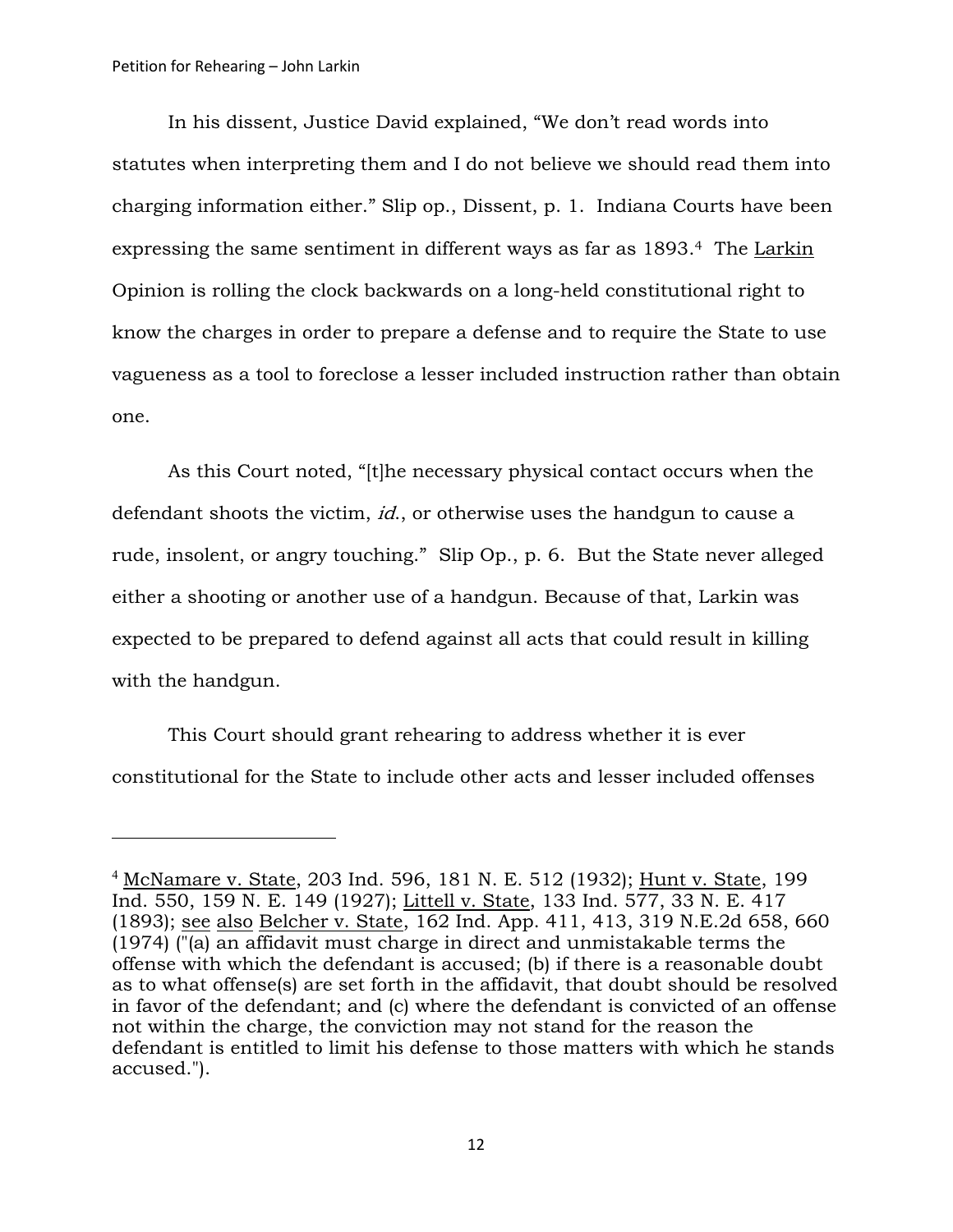through implication rather than specificity. "Consistency in this area of our law is imperative, for the very manner in which an information is drafted depends upon the case law." Jones, 438 N.E.2d at 975. Here, for the first time, prosecutors can obtain a lesser instructions by failing to specifically allege the battery. This is contrary to all other caselaw. Even in Lynch, the case relied upon by this Court, the battery for the voluntary manslaughter and involuntary manslaughter was the same and specifically alleged.

## **III. Under the circumstances of this case, Larkin was not prepared to defend against the involuntary manslaughter charge based on pushing.**

Although Larkin knew the night before closing that the State intended to request a lesser included offense instruction on involuntary manslaughter, he had no idea what underlying crime, let alone act, the State would claim as the basis for the instruction until the State proffered the instruction five minutes before closing.

The involuntary manslaughter statute in effect in 2012 reads, in relevant part:

A person who kills another human being while committing or attempting to commit: (1) a class C or D felony that inherently poses a risk of serious bodily injury; (2) a Class A misdemeanor that inherently poses a risk of serious bodily injury; or (3) battery. Commits involuntary manslaughter.

Ind. Code § 35-42-1-4.

 Larkin could have speculated that the State was going to base the involuntary manslaughter instruction on a battery, i.e., the shooting or the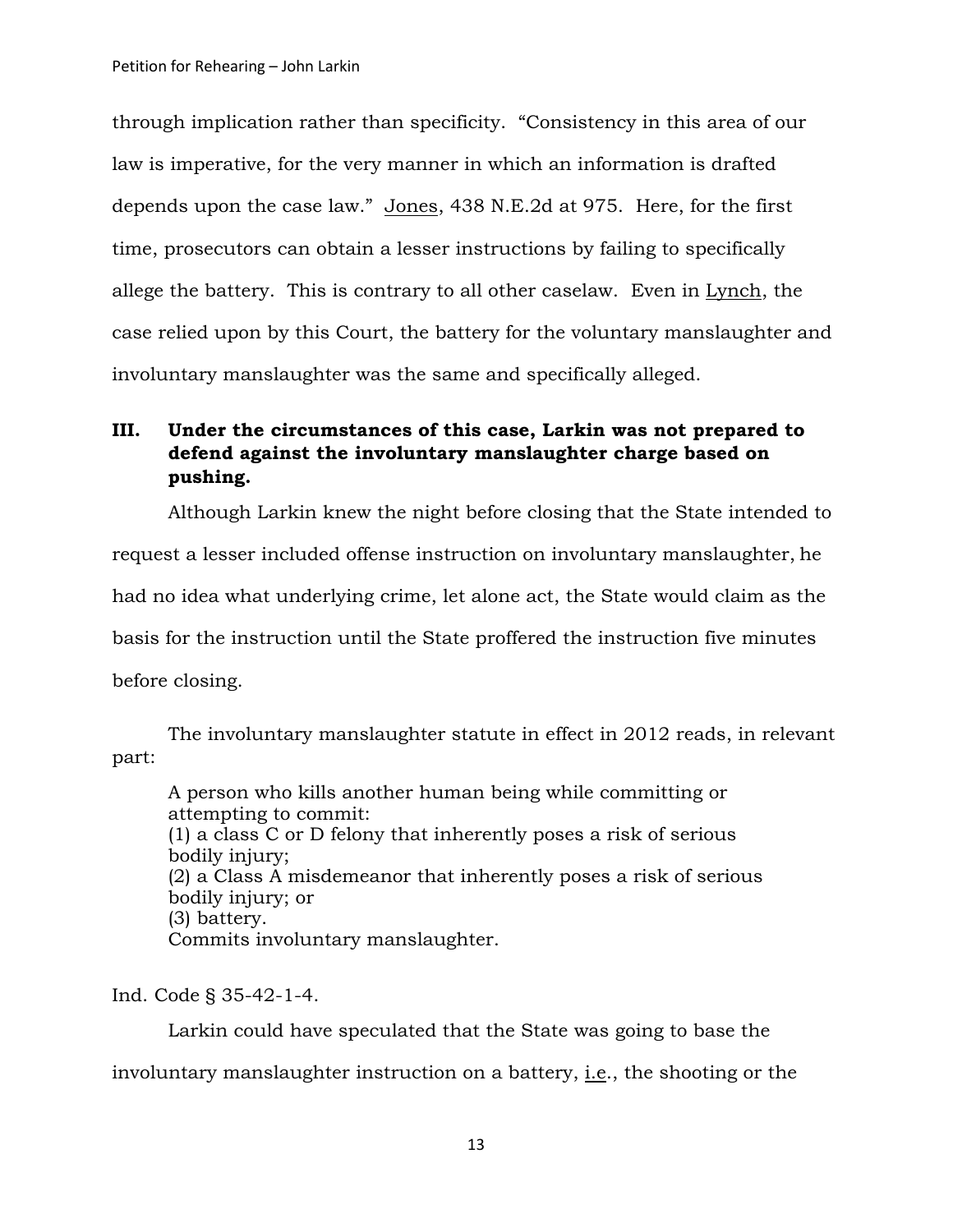pushing. But just the day before, the trial court had rejected the State's request for a reckless homicide instruction based on those two acts. Tr. Vol. 5, pp. 42. In fact, after the court denied the request for a reckless homicide instruction, the State asked to file a "Count II to conform to the evidence." Tr. Vol. 2, p. 45. The trial court rightfully denied the State's request as "far too late." Id. Thus, it is reasonable that the court would also deny the request for an involuntary manslaughter under the same logic which it applied to the reckless homicide instruction. <sup>5</sup>

With its pushing and shooting arguments already rejected, it was also possible the State would creatively argue the underlying crime as a Class C or D felony that inherently poses a risk of serious bodily injury, such as pointing a firearm, confinement with a firearm, or some other offense that Larkin had not even contemplated. See, e.g., Blackburn v. State, 130 N.E.3d 1207, 1212 (Ind. Ct. App. 2019) (assuming without deciding that involuntary manslaughter based on pointing a firearm is a lesser included of murder). Under Larkin, counsel should have been prepared to defend against any one of those offenses or the batteries, despite his differing defenses to each, because they all involved use of a handgun.

<sup>5</sup> The arguments against the reckless homicide instruction applied equally or with greater force to the involuntary manslaughter instruction. Tr. Vol. 5, p. 39-42, 232-33. As to the involuntary manslaughter instruction, there was an additional argument that under Jones v. State, 966 N.E.2d 1256, 1258 (Ind. 2012), the State did not allege a battery in its charging information and therefore foreclosed an instruction.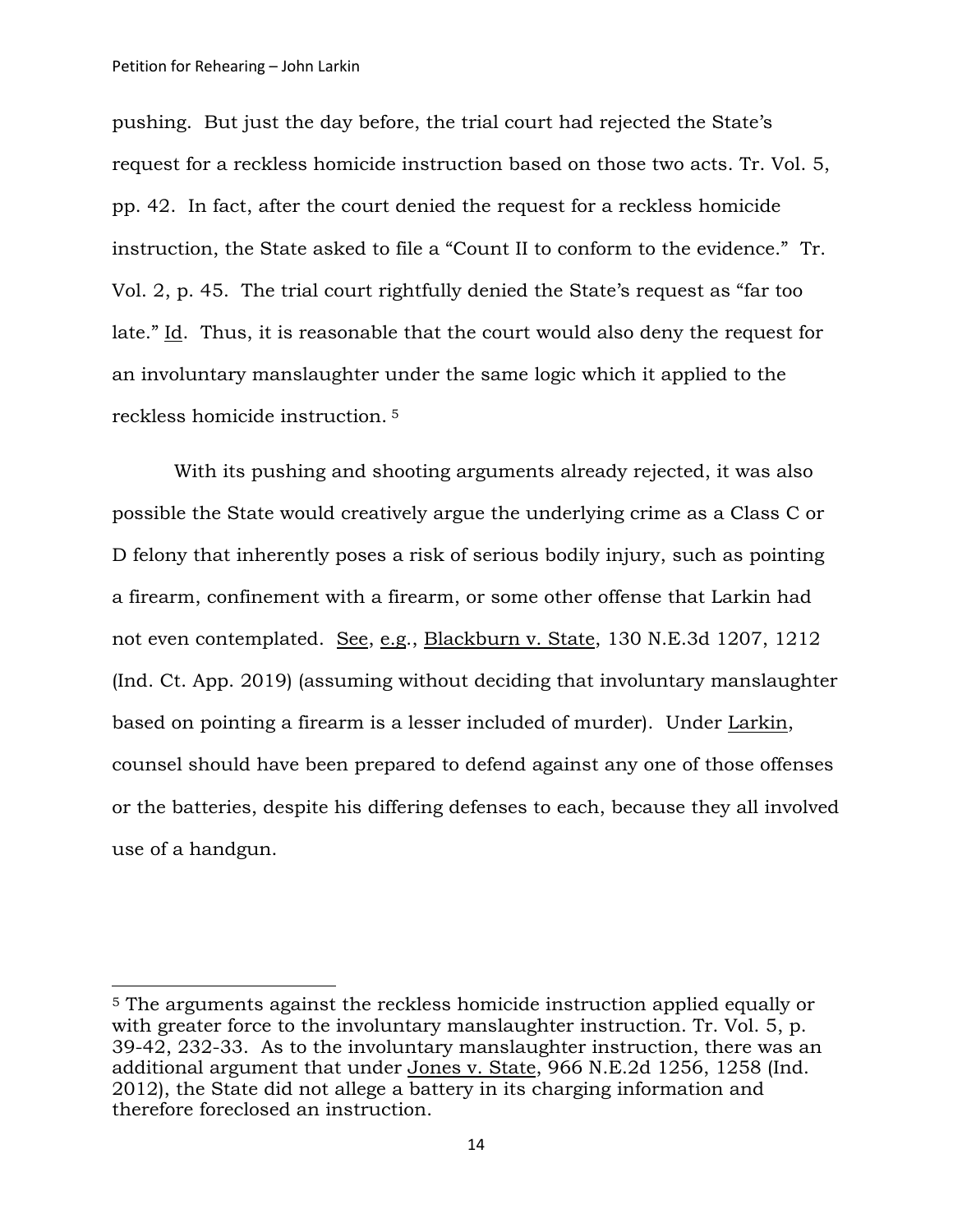Even though both parties can and often do obtain instructions on lesser included offenses after the close of evidence, it is generally not five minutes before closing. Nor is there generally a potpourri of acts and charges from which the State could choose stemming from a vague charge and a broad involuntary manslaughter statute. When the State is asking for an involuntary manslaughter lesser included instruction, the need for specificity in the original charge is heightened.

When the trial court granted the State's request to instruct the jury on involuntary manslaughter based on a pushing as the battery, the record shows counsel was not prepared. Tr. Vol. 5, p. 240 (counsel stating that she is "taken off guard."); Tr. Vol. 6, p. 62 (counsel later explaining how unprepared they were to address the battery in closing argument). If Larkin's counsel had fair notice that they would have to defend against the battery by pushing, they were ineffective. And if Larkin remains the law, there will be other counsel who find themselves in similar situations.

#### **CONCLUSION**

This Court never ordered an oral argument on transfer. Although discretionary, oral arguments can be valuable to answer legal and practical questions not addressed in briefs and to persuade in ways the briefing may not. Just in 2021, this Court has repeatedly referenced concessions or arguments made at oral argument as a factor in its decision-making process. See Ramirez v. State, \_ N.E.3d \_ , 2021 Ind. LEXIS 591, 2021 WL 4316079 (Ind. 2021); Culver Cmty. Teachers Ass'n v. Ind. Educ. Empl. Rels. Bd.,  $\qquad$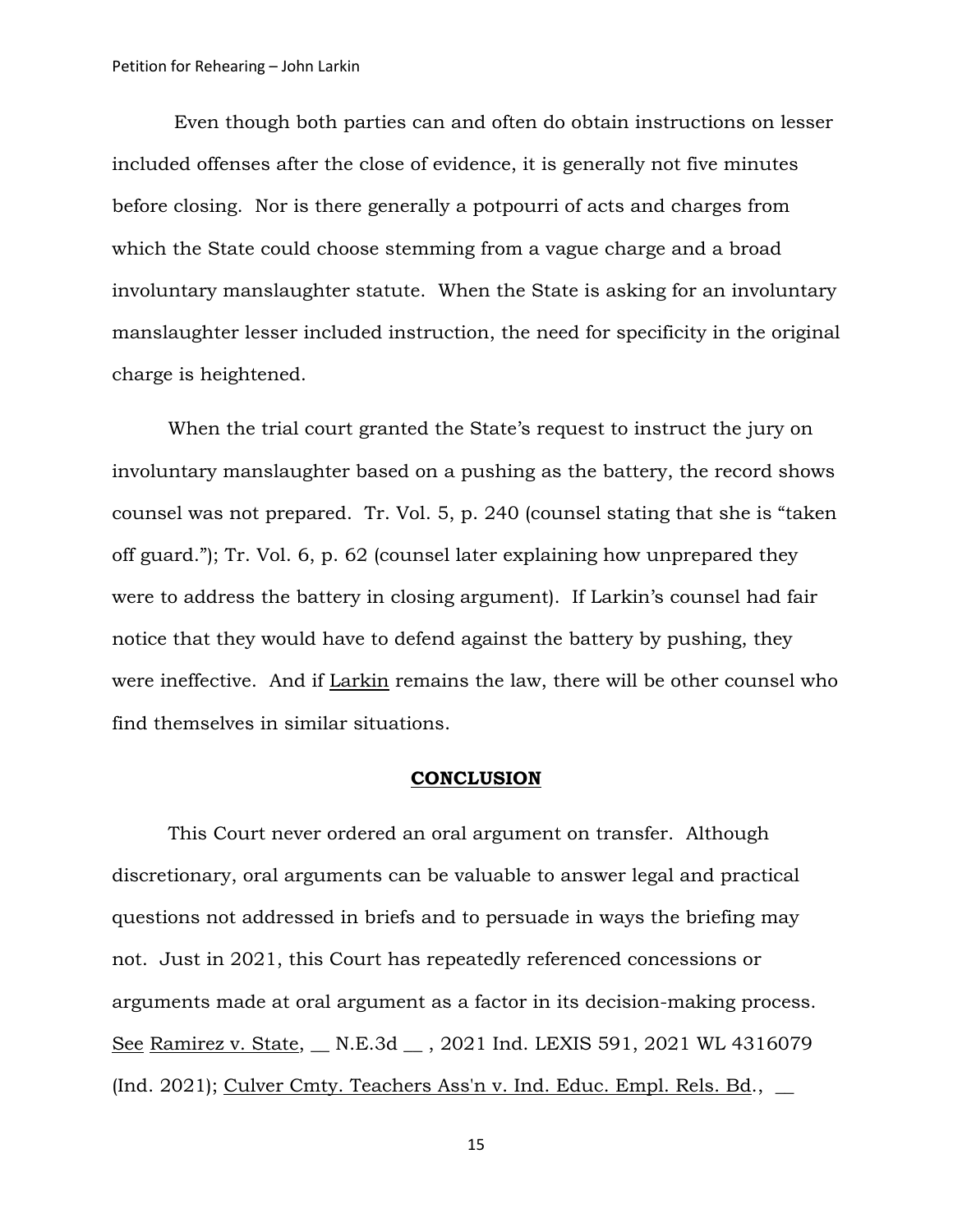N.E.3d \_\_, 2021 Ind. LEXIS 571, \*14, 2021 WL 4204818 (Ind. 2021) (noting concession); and State v. Timbs, 169 N.E.3d 361, 370 (Ind. 2021) (noting acknowledgment of the law).

The issue in this case is not easy. Out of eight appellate judges, their opinions are equally divided. More importantly, the issue involves the fundamental rights set forth in Due Process, the Sixth Amendment and Article I, Section 13 of the Indiana Constitution, and a line of precedent from this Court. See Madison v. State, 234 Ind. 517, 130 N.E.2d 35 (1955); Griffin v. State, 439 N.E.2d 160 (Ind. 1982), Wright v. State, 658 N.E.2d 563, 565 (Ind. 1995); Young v. State, 30 N.E.3d 719 (Ind. 2015); and Wadle v. State, 151 N.E.3d 227, 251 (Ind. 2020).

Due to the importance of clear notice and the issues raised by this Court's Opinion, Larkin respectfully requests rehearing and an oral argument. Larkin further requests this Court vacate its Opinion and either affirm the Court of Appeals or issue an Opinion reversing Larkin's conviction for involuntary manslaughter, and for all other relief just and proper in the premises.

Respectfully submitted,

\_\_/s/ Stacy Uliana Stacy R. Uliana #20413-32 stacy@ulianalaw.com

\_\_/s/ John H. Kenney John H. Kenney #16766-49 jkenney@pdc.in.gov